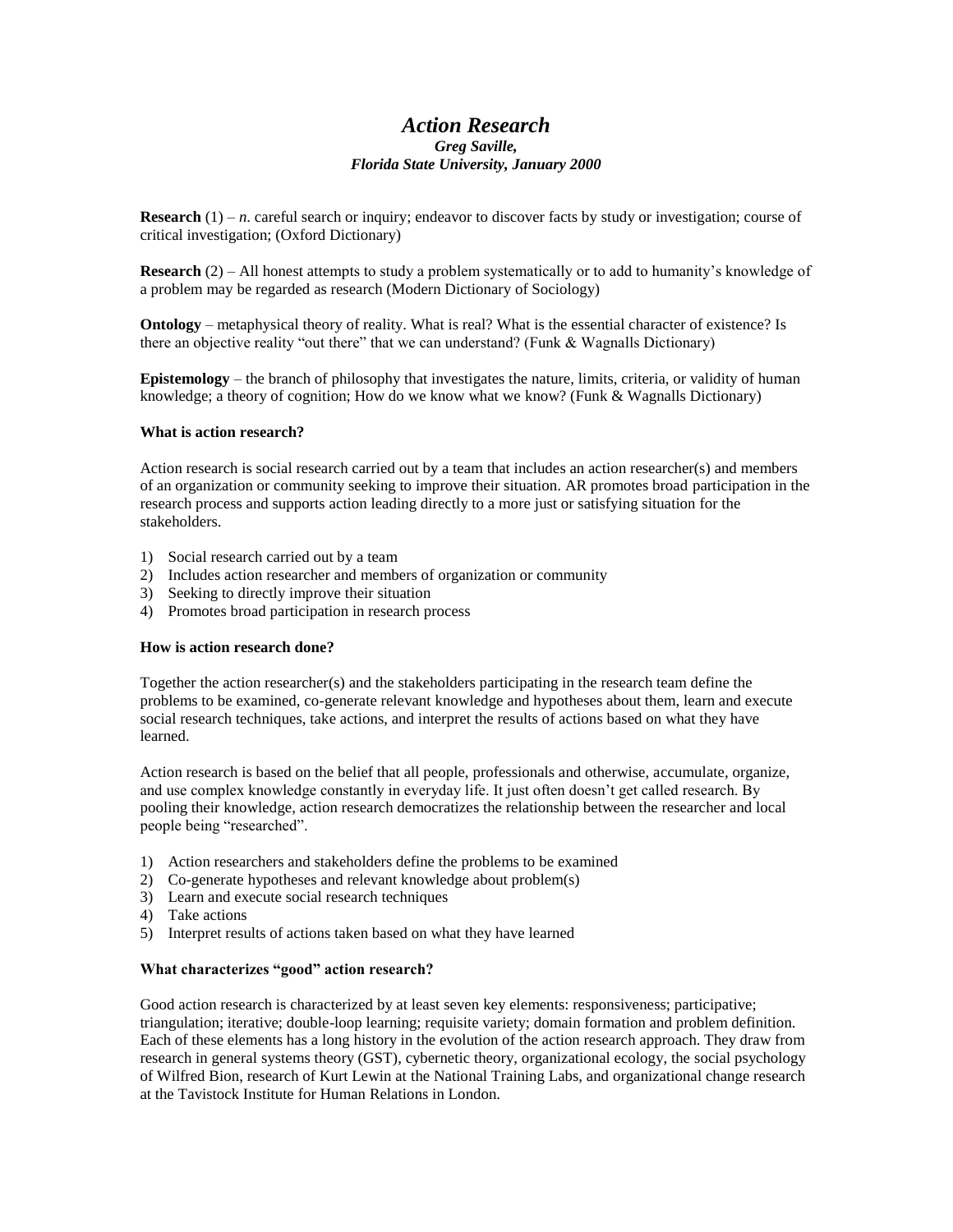### *1. Responsiveness*

Ever since Schon's book, *The Reflective Practitioner*, the lesson of responsiveness has been a central feature of good action research. This is why it is cyclical in nature. To achieve both action, and research, the activity must be responsive to both the stakeholders in the study, those being studied, and the problem at hand. The intent of action research is the empowerment of those engaged in the social problem being studied, so that they themselves can affect positive change on the situation. This demands that action research be responsive.

## *2. Participative*

Good action research is democratic, in the sense that researchers and researched participate in the research activity. It requires research questions that are summoned from those who are directly affected by the problem at hand. Because action is a part of the process, participation means that those involved are committed to the activity, and also to the outcomes of the activity. By definition, this means that action research involves extensive group work, and action researcher are often active as group facilitators.

### *3. Triangulated*

Good action research is empirical, and it is responsive to the evidence collected during the phases of research. This means that multiple sources and means of collecting information should be used, a process generally referred to as triangulation. Different data sources, literature reviews, and other methods can be combined to permit a rigorous investigation.

## *4. Iterative*

Good action research reflects back on findings as the research proceeds. Action research is cyclical and can be adjusted to the demands of the situation. This often violates the assumptions of applied or basic research, which often demand data be collected to disprove the null hypotheses established in early phases of research design. Action research uses a very different epistemology and does not follow this same pattern. Critique of research results by all those involved in the research, at numerous stages, aims to balance critical reflection of the results on one hand, and flexibility in the direction of the research on the other.

### *5. Double-loop (deutero) learning*

Emerging from GST and cybernetic theory in the 1950. Later adapted by organizational development theorists and socio-psychologists to explain a means by which people learn-how-to-learn. Rather than simply learning from the results of research, those being researched have themselves learned how to learn for themselves as a product of the research process. For the purposes of action research, this means that the researcher has a commitment beyond gathering data and writing the results of the research for review by peers. It means a commitment to learning, as well as research, as neither of these concepts are considered separate in the ontology of action research.

### *6. Requisite variety*

From the work of W. Ashby (*Introduction to Cybernetics*), Gregory Bateson (*The Ecology of Mind*) and the work of Argrys and Schon (*Organizational Learning*). It means that in order for any system, organization, neighborhood, or group to learn from experience, or resolve difficult social problems, it is necessary that the system contain the minimum critical specifications of the wider environment (thus to avoid the error of groupthink). This is the concept of the holographic system, where each individual part contains part of the whole. For the purpose of action research it is important that a) research teams are both representative of the larger social system they are researching. It is also important that b) the research is representative of the concerns of all relevant stakeholders. When both these minimum critical specifications are met, the research is said to possess the requisite variety in any social system.

# *7. Domain formation and problem definition*

Action research must spend time clearly defining the boundaries of the problem being studied. This problem will normally have both specific local concern, as well as a wider, global implication. These provide the social, economic, political, and environmental context of a problem – the domain. The phrase "think globally, act locally" defines this process. Identifying the local and global linkages while co-defining the nature of the problem is called domain definition, and this is typically the earliest phase of the action research process. Search conferences are frequently used for this process.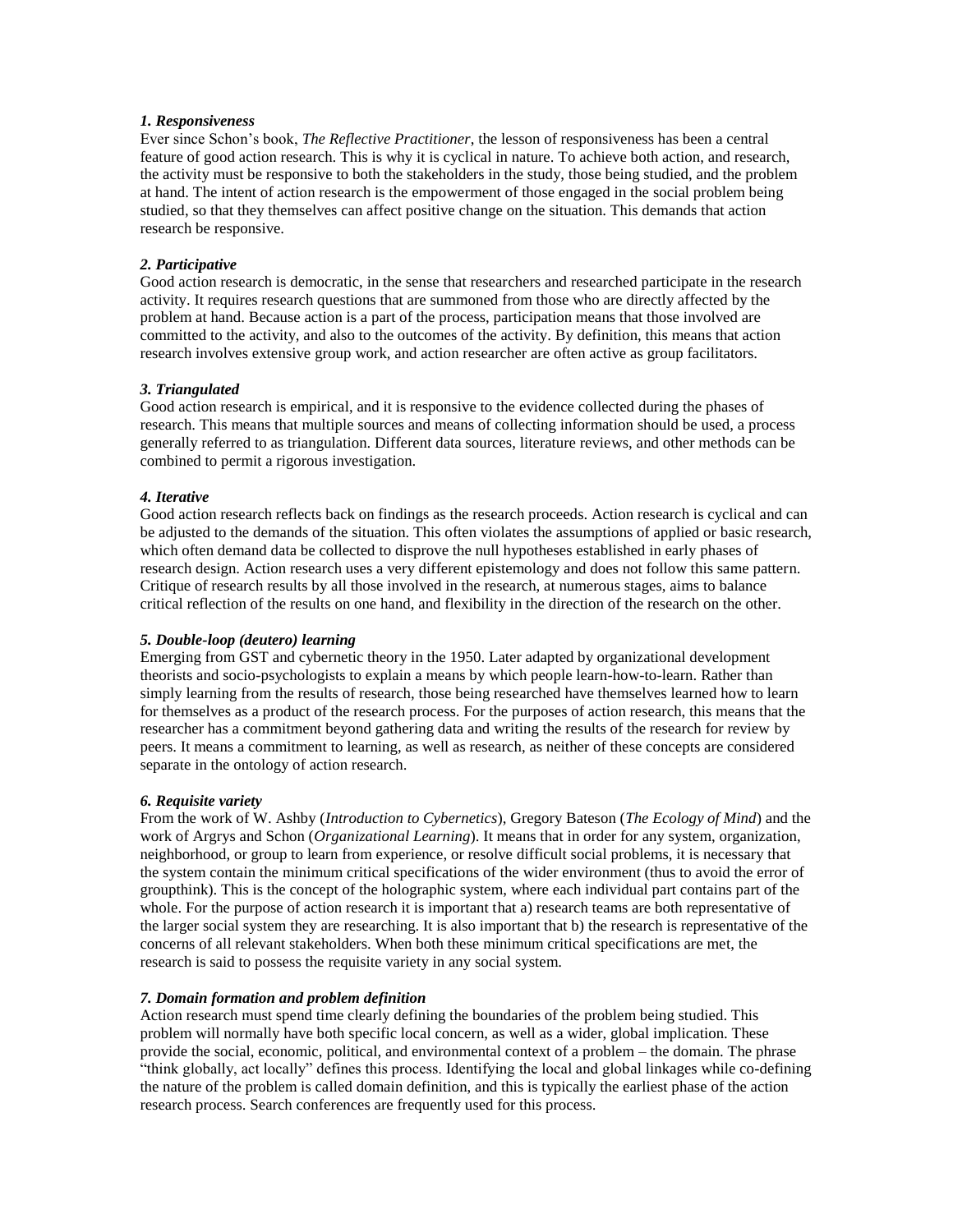# *Requisite variety*

From the work of W. Ashby (*Introduction to Cybernetics*), Gregory Bateson (*The Ecology of Mind*) and the work of Argrys and Schon (*Organizational Learning*). It means that in order for any system, organization, neighborhood, or group to learn from experience, or cope with difficult social problems, it is necessary that the system contain the minimum critical specifications of the wider environment (thus to avoid the error of groupthink).

Groupthink is a problem that arises within groups that become to inward looking and neglect the concerns of the outside world. Closed think-tanks can develop this phenomenon, which becomes a problem when results from discussions get applied to the wider environment, as happened to President Kennedy with the Cuban "Bay of Pigs" military disaster. Not enough outside information was obtained, and the think tank was unable to learn enough information from the rapidly changing situation in order to make decisions to avoid disaster. In a research setting, requisite variety is similar to the randomness and representativeness in survey methods. However, in this case group members, and community concerns, are what is represented in the research team.

This is similar to the concept of the holographic system, where each individual part contains part of the whole. For the purpose of action research it is important that a) research teams are both representative of the larger social system they are researching. It is also important that b) the research is representative of the concerns of all relevant stakeholders. When both these minimum critical specifications are met, the research is said to possess the requisite variety in any social system.

Q: What is the requisite variety that might be necessary to assemble a team to study an emerging problem of neighborhood prostitution?

- Q: Who are the stakeholders that are directly affected by such a problem (insiders)
- Q: Who are the stakeholders that are indirectly affected by such a problem (outsiders)
- Q: Who are the formal organizations or institutions who might be involved in the problem?
- Q: Who are the informal organizations or institutions who might be involved in the problem?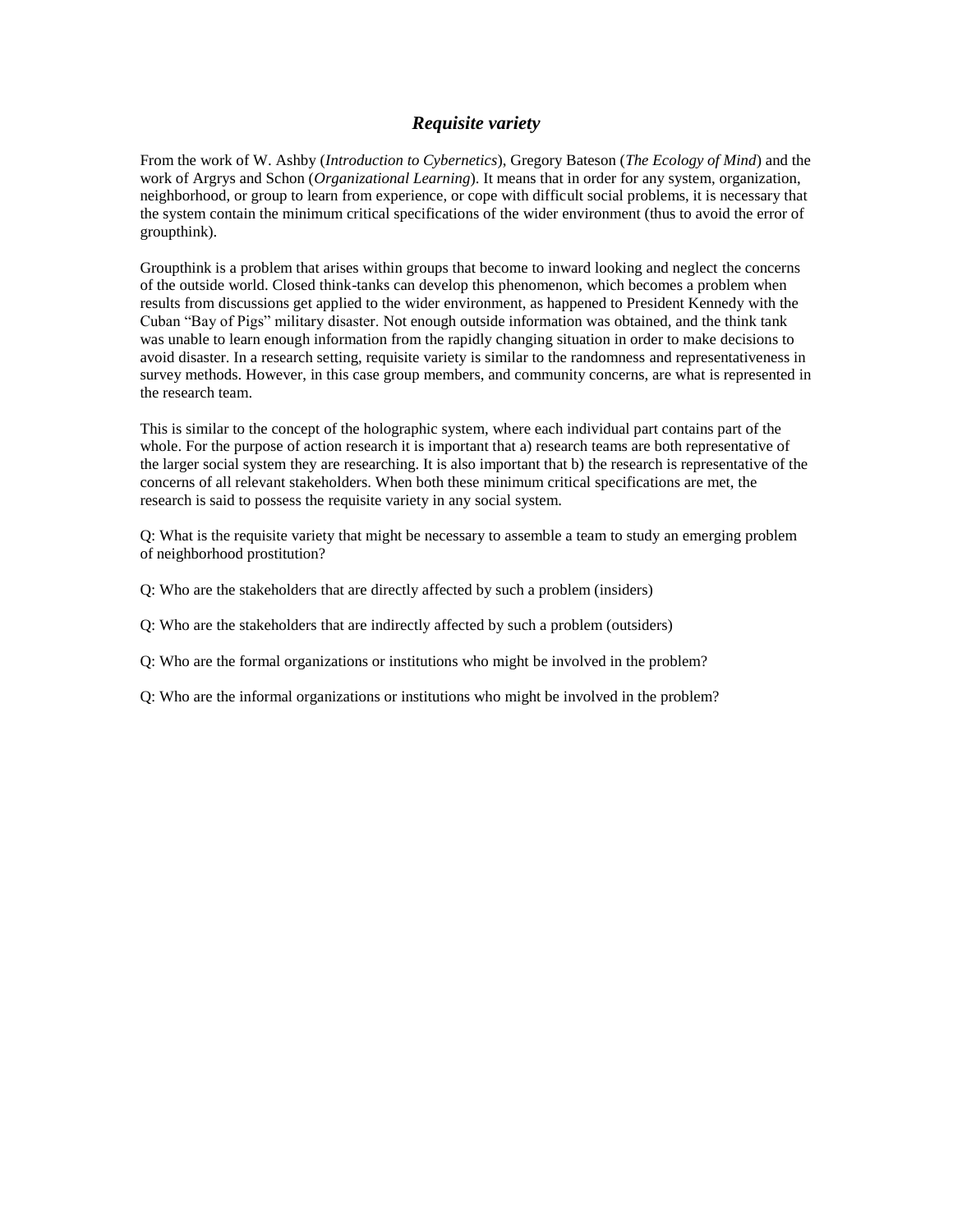# *Double-loop (deutero) learning*

Emerging from GST and cybernetic theory in the 1950. Later adapted by organizational development theorists and socio-psychologists to explain a means by which people learn-how-to-learn. Rather than simply learning from the results of research, those being researched have themselves learned how to learn for themselves as a product of the research process.

As action research is focused on contributing directly to meaningful change, it inherently involves learning by all those involved in the research. It is necessary to distinguish between types of learning; single loop learning and double-loop learning. Single loop learning is when a problem is detected, and it is corrected as it is identified based on experience or training. No inherent change to the person(s) results from the process, except that the person may avoid the problem in future. As long as the environment stays relatively stable, single loop learning will suffice.

When environments become unstable or turbulent, single loop learning will not suffice. Another way of changing is required. This is called double-loop learning. Double loop learning is when a problem is detected, and the person(s) identifies a challenge to the norms, or procedures that underlie ones very mode of operation. This challenges the very "theories in use" by people, and can represent a fundamental epistemological shift - a difficult challenge. This has been termed a "paradigm shift" by Kuhn. It represents the process of "learning how to learn". The person(s) are encouraged to engage in self-criticism, selfreview, and then apply these lessons to change the norms or procedures in how they operate. This was first applied to the Japanese "ringi" – a system of collective decision making where proposals are circulated among a wide group in order to be modified and changed as appropriate until a satisfactory decision emerges. It has evolved into the Quality Circle approach, which has been successful in revolutionizing the quality of modern production systems.

For the purposes of action research, this means that the researcher has a commitment beyond gathering data and writing the results of the research for review by peers. It means a commitment to learning, as well as research, as neither of these concepts are considered separate in the ontology of action research.

Q: Do contemporary criminal justice organizations, such as a police department or correctional facility, typically utilize single, or double-loop, learning systems?

Q: Can applied, or evaluation, research encourage a criminal justice organization to employ double-loop learning, which will fundamentally change the way that organization operates? Why, or why not?